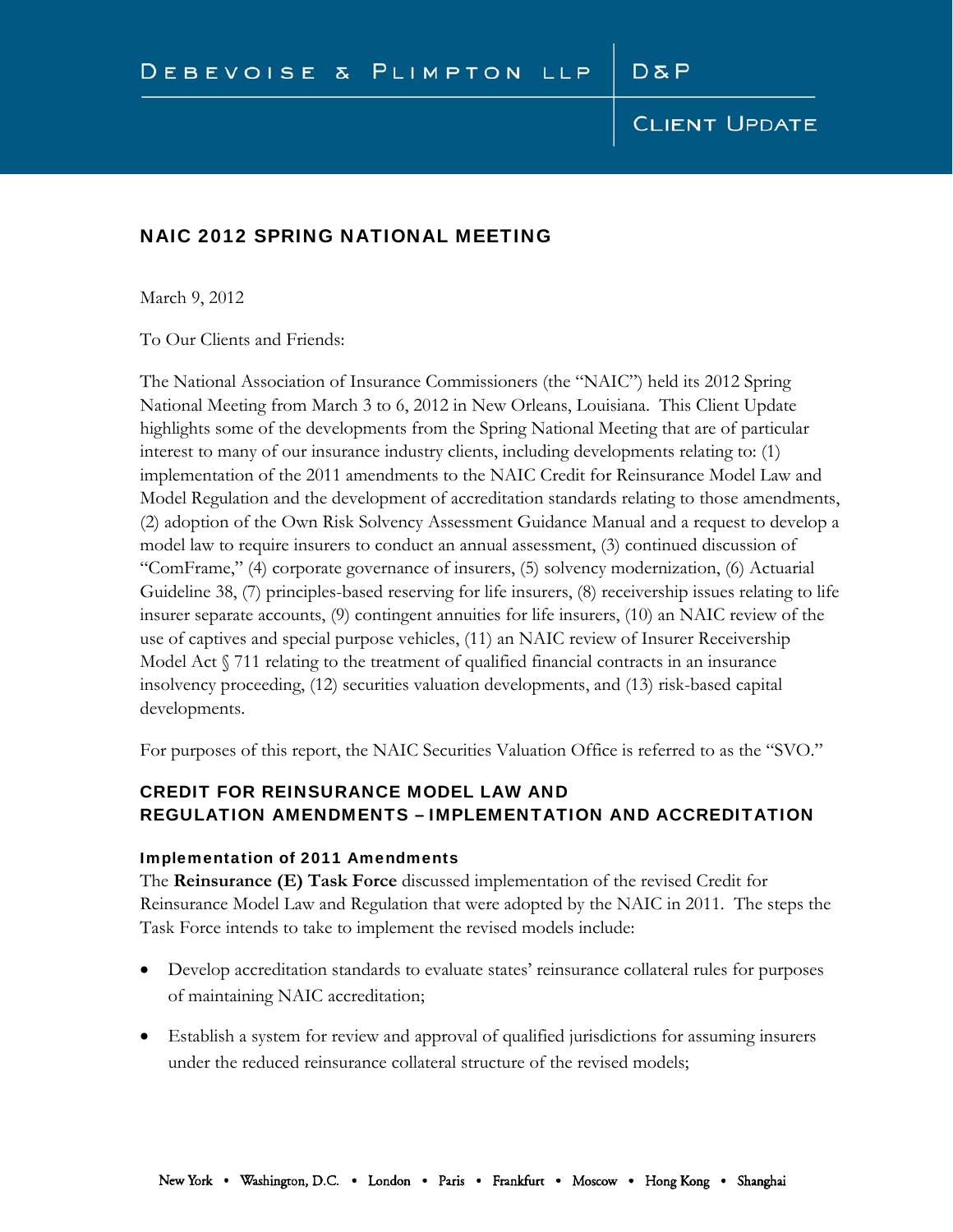- Create an NAIC group to provide advisory support and assistance to states in the review of reinsurance collateral reduction applications; and
- Develop reporting instructions for Forms CR-F and CR-S applicable to certified reinsurers, to be filed annually with the assuming insurer's domiciliary state to meet information filing requirements under the revised models.

#### Accreditation Standard – Certified Reinsurers

The Task Force then exposed for comment the Draft Key Elements for Accreditation with Respect to Revised Credit for Reinsurance Models. This draft document adds a new section, "Reinsurance Ceded to Certified Reinsurers," to the existing NAIC accreditation standard on reinsurance ceded. This new section would import key elements of the revised models into the accreditation standards:

- A state's laws and regulations may allow credit for reinsurance ceded to a certified reinsurer, including affiliated reinsurance transactions;
- The state would have to apply the rule governing the effective date for reduced collateral for reinsurance ceded to a certified reinsurer set forth in Section 8.A(5) of the revised Credit for Reinsurance Model Regulation;
- In order to be a certified reinsurer, an assuming insurer must be certified by the commissioner in accordance with a process similar to the revised Credit for Reinsurance Model Law and Regulation;
- The commissioner is required to publish a list of qualified jurisdictions under which an assuming insurer licensed and domiciled in any such jurisdiction is eligible to be considered for certification by the commissioner;
- A state's laws and regulations may allow the commissioner to defer to the certification and rating of a reinsurer issued by another NAIC accredited jurisdiction; and
- Reinsurance contracts entered into or renewed with a certified reinsurer must include a proper funding clause, which requires the certified reinsurer to provide and maintain sufficient security to avoid the imposition of any financial statement penalty on the ceding insurer for reinsurance ceded to the certified reinsurer.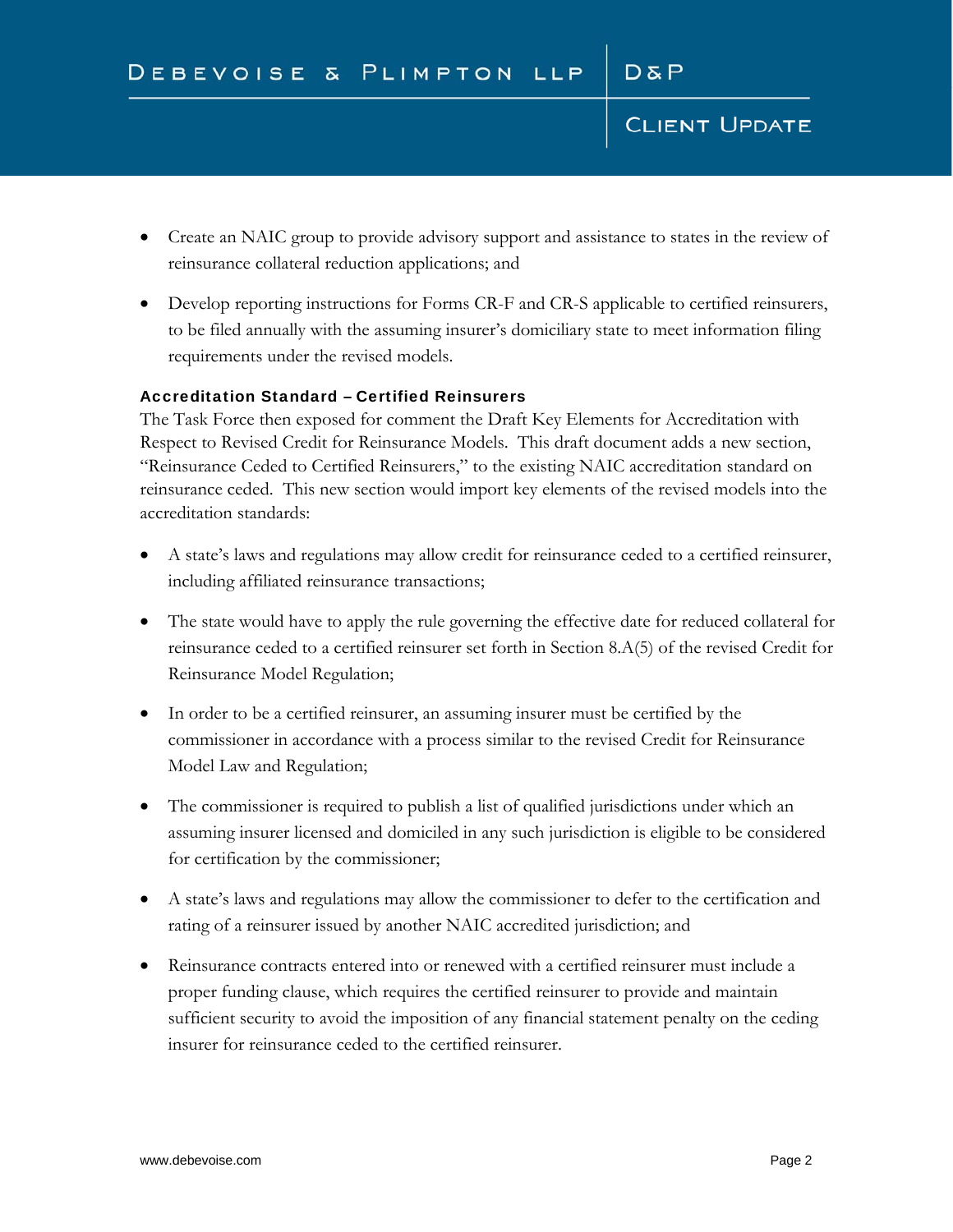These proposed accreditation standards, if adopted, would not require any state to change its existing credit for reinsurance rules. Rather, any state that chooses to adopt a reduced collateral reinsurance structure going forward would have to adhere to these standards.

#### Accreditation Standard – New Notice Requirements

The Task Force also exposed for comment a new accreditation standard requiring ceding insurers to be subject to notification requirements with respect to reinsurance concentration risk similar to those in the revised Credit for Reinsurance Model Law. If adopted by the Financial Regulation Standards and Accreditation (F) Committee, states would have to affirmatively adopt this accreditation standard to remain accredited by the NAIC.

#### Accreditation Committee Action

The **Financial Regulation Standards and Accreditation (F) Committee** also discussed the 2011 revisions to the Credit for Reinsurance Model Law and Model Regulation. The Committee explained the process for establishing NAIC accreditation standards with respect to these revisions as follows:

- The Reinsurance (E) Task Force will expose proposed significant elements to the Committee. These significant elements will highlight the key aspects of the Reinsurance Framework that will be put in place by the revised models that should be considered when reviewing the level of conformity of a state's initiatives with the revised Model Law and Regulation.
- Once the Executive and Plenary Committees have voted on the significant elements, the review of states' laws and regulations will begin, which would be a more expedited implementation than usual.

The Committee discussed the fact that a waiver of formal waiting procedures was desired in order to avoid further delay in creating uniform standards related to the Reinsurance Framework.

#### OWN RISK SOLVENCY ASSESSMENT (ORSA)

#### ORSA Guidance Manual (Adopted) and Model Act (Requested)

The **Own Risk Solvency Assessment (E) Subgroup** reported on developments related to the Own Risk Solvency Assessment ("ORSA"). The ORSA would evaluate the adequacy of an insurer's capital levels in light of the insurer's unique business mix and strategy. This would consist of internal modeling and stress testing, designed and conducted by an insurer in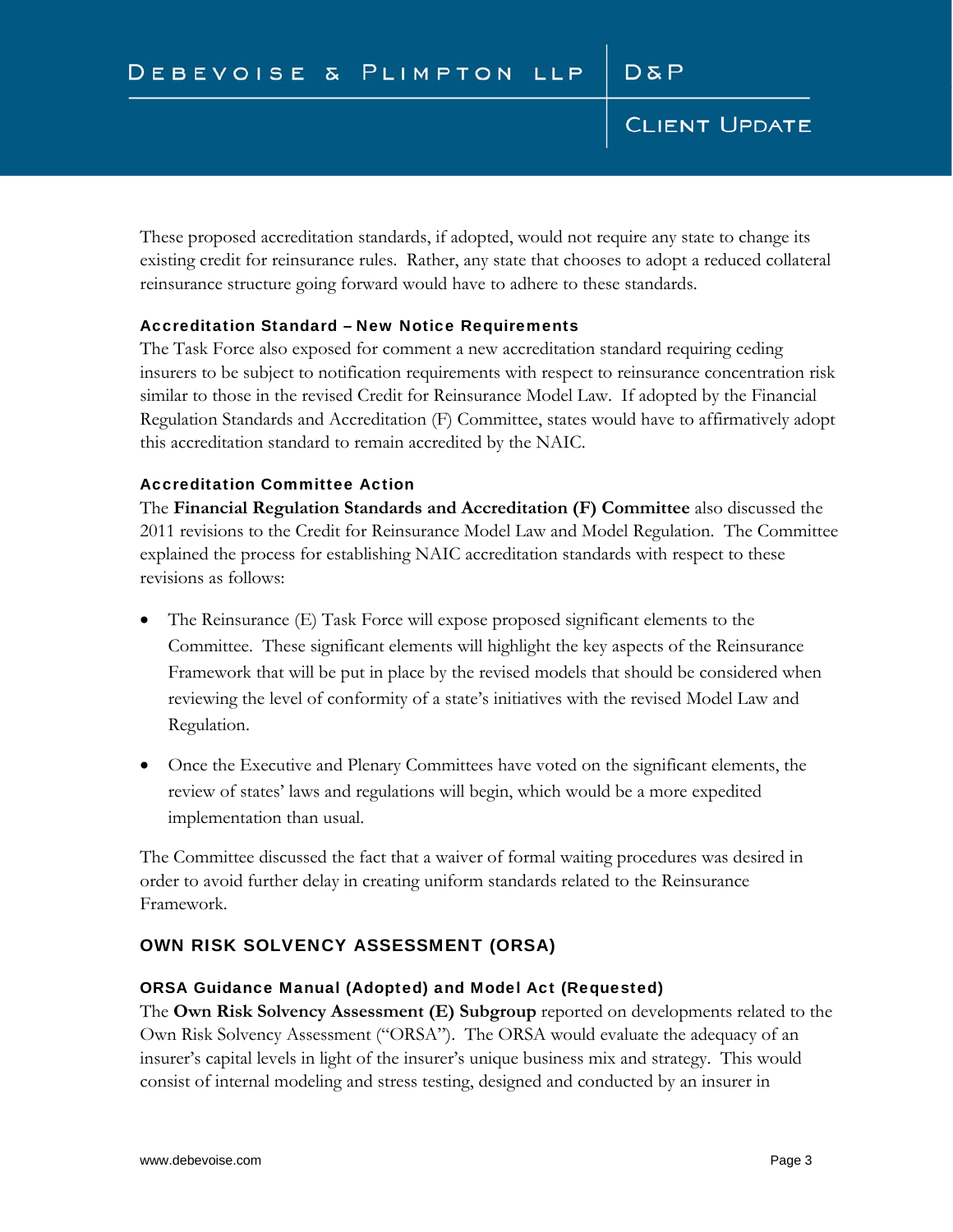accordance with prescribed regulatory criteria. The ORSA Guidance Manual would provide assistance to insurers on how to conduct an ORSA.

As part of the review of the ORSA Guidance Manual, the Subgroup was charged in 2011 with arranging a feedback pilot project. Under the pilot project, undisclosed industry participants voluntarily submit a confidential ORSA summary report. The pilot project is meant to allow state insurance regulators to provide feedback to industry before the effective date of the ORSA summary report and to identify portions of the ORSA Guidance Manual that require clarification or amendment. There are currently about 15 volunteer insurers for the pilot project, which includes representatives of life, property/casualty, health and title insurers and reinsurers. The pilot project summary reports are due for submission on June 30, 2012, after which time the Subgroup will review the results at an interim meeting.

The **Joint Executive (EX) Committee and Plenary** adopted the ORSA Guidance Manual developed by the Group Solvency Issues Working Group of the Solvency Modernization Initiative (E) Task Force, as well as a Model Law Development Request to commence drafting of an ORSA Model Act. The proposal to develop the ORSA Model Act authorizes the Financial Condition (E) Committee to develop a model law that would require certain insurers and/or groups to conduct an annual self-assessment of the regulated entity's risk management and solvency and, upon request, provide a summary report to the requesting state insurance regulators. The Development Request proposes that an ORSA Model Act could be produced within one year.

#### NAIC to Develop ORSA Enterprise Risk Management Education Program

The **Own Risk Solvency Assessment (E) Subgroup** also discussed the development of an Enterprise Risk Management Education Program for state insurance department staff. The training will be conducted in phases over the next few years with the first program occurring at the 2012 Financial Summit. During the meeting, the Subgroup solicited input from state insurance regulators, firms and industry for guidance in developing the program. In addition, the Subgroup reviewed a memorandum from the select chief risk officers outlining their comments regarding the knowledge and skills that a potential state or NAIC enterprise risk management specialist should have.

# THE COMMON FRAMEWORK FOR THE SUPERVISION OF INTERNATIONALLY ACTIVE INSURANCE GROUPS (COMFRAME)

The **International Solvency and Accounting Standards (EX) Working Group** discussed the ongoing efforts of the International Association of Insurance Supervisors to promote crossborder regulatory cooperation in the supervision of internationally active insurers through the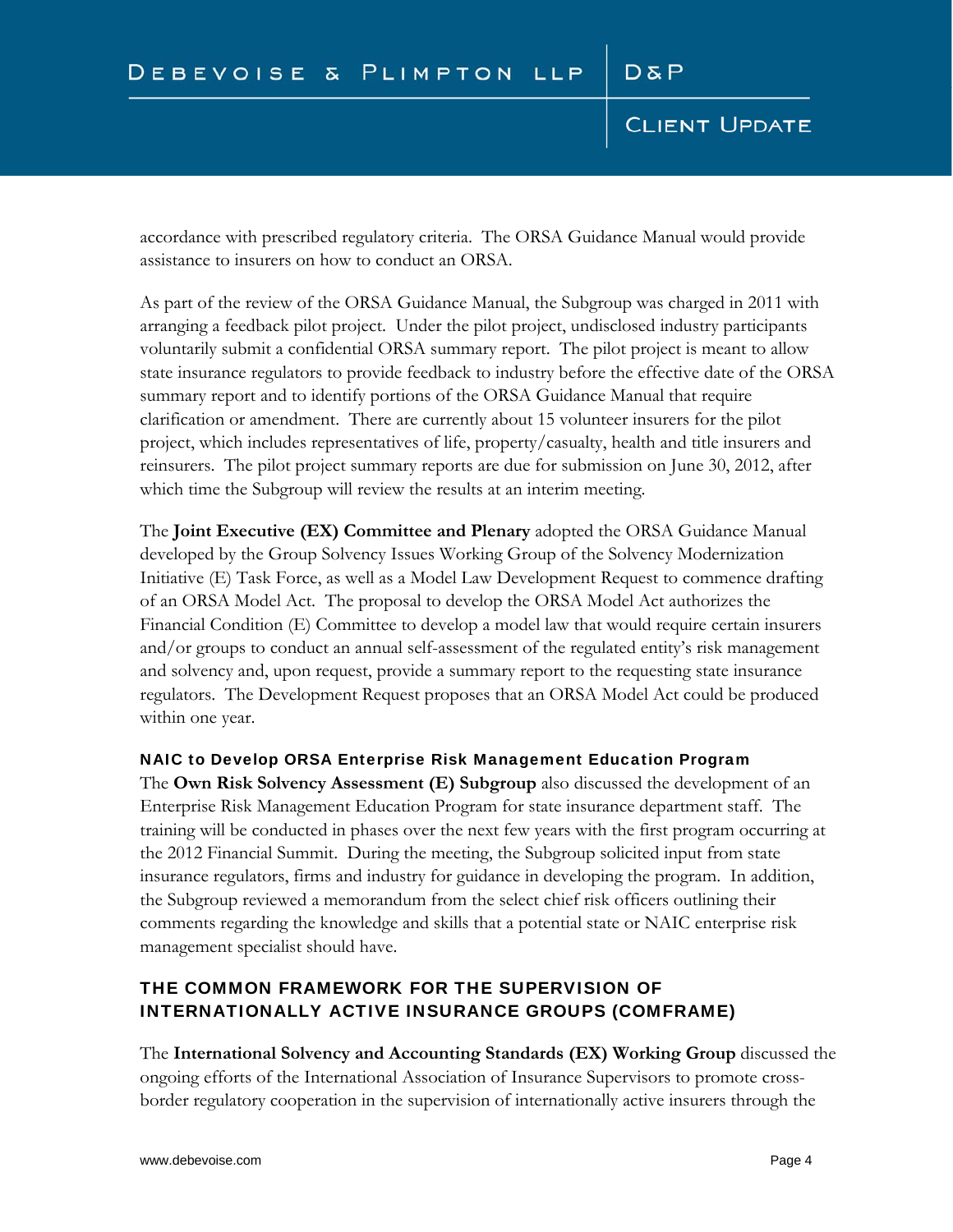proposed "Common Framework for the Supervision of Internationally Active Insurance Groups" ("ComFrame"). The Working Group reported that the International Association of Insurance Supervisors Solvency and Actuarial Issues Subcommittee met throughout January 2012 to develop ComFrame guidance on group capital, culminating in a full committee meeting in Basel from January 30-31, 2012. The version of ComFrame that was then submitted to the Technical Committee meeting on February 22-24, 2012 generally reflected guidance provided by U.S. chief financial regulators. A subsequent drafting team meeting is set for early April 2012 in anticipation of the next goal, which is to prepare the ComFrame Concept Paper for the second round of consultation to be released on July 1, 2012. In response to industry participant comments at the Working Group meeting, a draft of ComFrame Module 3 (Qualitative and Quantitative requirements) will be exposed, with an open conference call to follow in order to discuss the industry's position.

The current draft of Module 3 (Qualitative and Quantitative requirements), Element 5 (Capital Adequacy), provides that the group-wide supervisor (to be determined by the involved supervisors of an internationally active insurance group – see Module 4, Element 2 (M4E2-2)), in collaboration with other involved supervisors, will:

- Apply a total balance sheet approach to determine and address all relevant and material risks. Valuation will be based on International Financial Reporting Standards as a working assumption with filters and complements where necessary.
- Establish the group capital risk measurement, after taking into account applicable solvency regulation in the jurisdictions where the internationally active insurance group operates, and establish the available capital resources of the internationally active insurance group.
- Determine the composition of eligible capital resources for group capital assessment purposes.
- Require the internationally active insurance group to maintain available capital resources to meet capital requirements.
- Take proportionate action (to be spelled out) in the event that a solvency control level in the group's capital assessment is breached.

Module 3, Element 5, sets forth both specific characteristics that should factor into capital resources suitability criteria and group-wide factors relevant to the determination of group-wide capital resources. The measurement should be set at a level sufficient to continue meeting policyholder obligations as they come due if the internationally active insurance group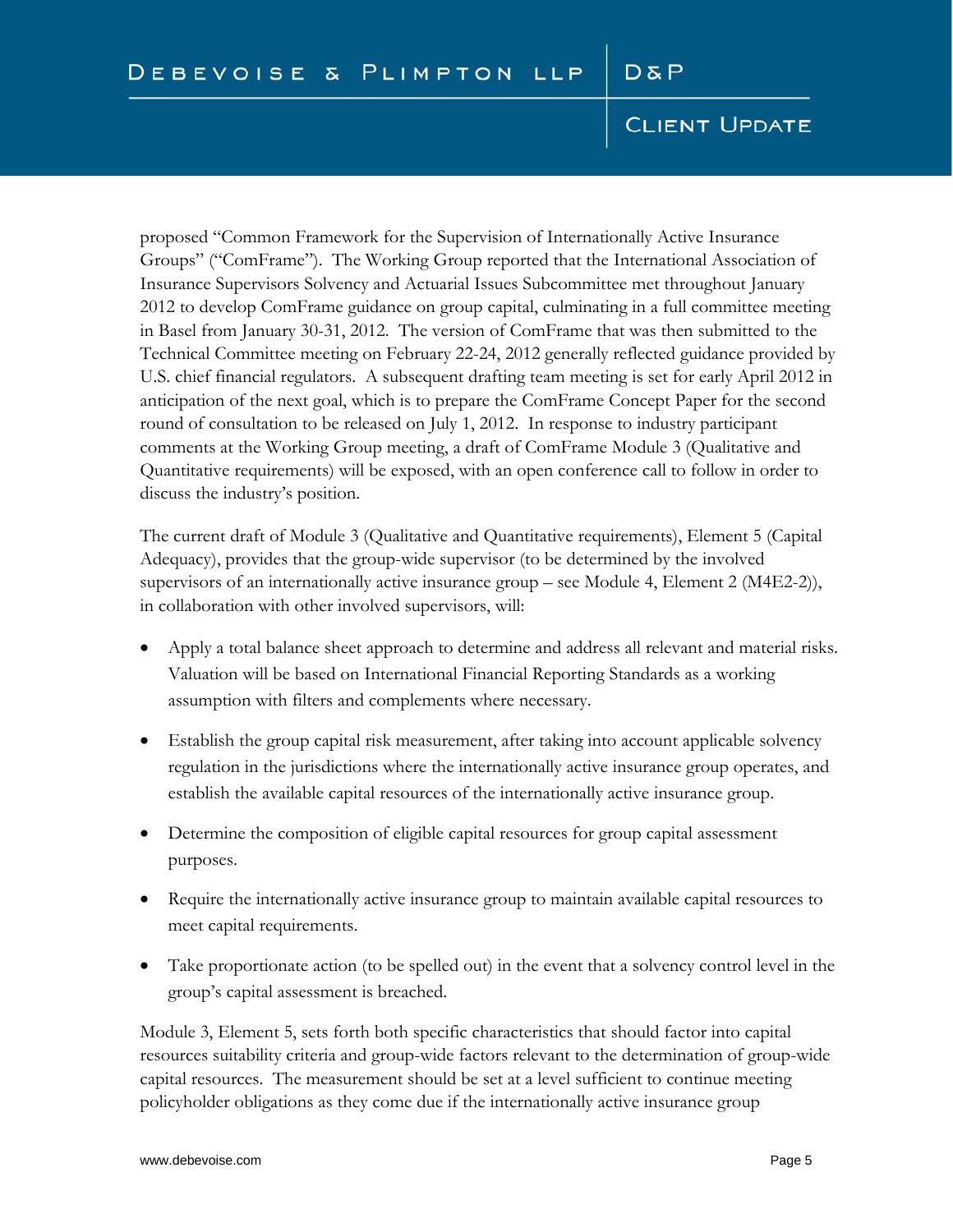experiences adversity. The group-wide supervisor may adjust the group capital assessment of the internationally active insurance group in limited circumstances. The internationally active insurance group will be required to carry out stress testing and scenario analysis as an adjunct to the capital adequacy assessment.

The **International Insurance Relations (G) Committee** provided additional updates on ComFrame. The Solvency Modernization Initiative (EX) Task Force reported that the International Association of Insurance Supervisors Solvency and Actuarial Issues Subcommittee determined that it will define internationally active insurance groups based on size and business activities. The Accounting & Auditing Issues Subcommittee met on November 28-29, 2011 to discuss ComFrame valuation and disclosure issues and decided to adopt the same structure as the U.S. for statutory accounting, which is to accept, modify or reject public accounting pronouncements. In addition, in light of ICP 20 (Public Disclosure), there probably will not be additional disclosures for internationally active insurance groups. The Subcommittee also met on January 19, 2012 in Zurich to discuss prudential filters to modify International Financial Reporting Standards in ComFrame. It is currently developing a draft on such filters.

### CORPORATE GOVERNANCE OF INSURERS

The **Corporate Governance (E) Working Group** met to discuss its timeline and deliverables for identifying and addressing potential "gaps" in the U.S. insurance regulatory system with respect to corporate governance. The Working Group previously had released a final version of a paper entitled "Existing U.S. Corporate Governance Requirements," which summarizes the various powers in both current state and federal law through which regulatory bodies have the ability to enforce certain corporate governance principles. The paper categorizes the existing corporate governance laws into several key principles. Going forward, the Working Group intends to:

- Identify potential gaps in the U.S. insurance regulatory structure;
- Discuss how to address these potential gaps;
- Draft documents on how to address these potential gaps; and
- Refer suggestions to other NAIC committees and working groups as appropriate.

The Working Group adopted a timeline that sets the end of 2012 as the goal for finalizing the documents addressing potential gaps.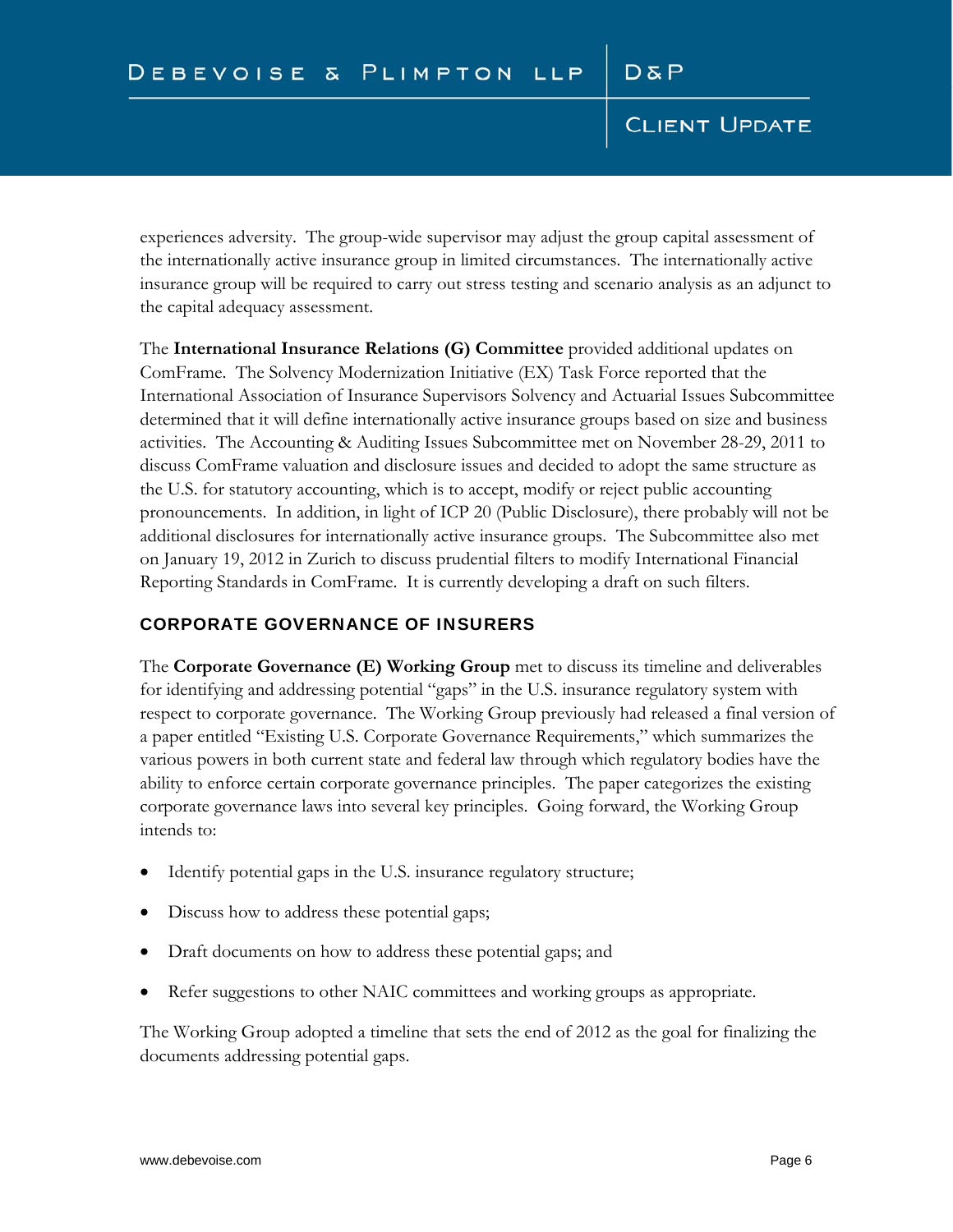There was some objection, by both state insurance regulators and industry representatives, to the use of the word "gap." The Working Group agreed that, in practice, its task would be to perform a comparative analysis of the principles of existing U.S. corporate governance requirements with the Insurance Core Principles adopted by the International Association of Insurance Supervisors, as well as general regulatory needs, to identify ways to refine the existing U.S. insurance regulatory structure. The Working Group then allocated the comparative analysis of principles to small teams of regulator members for discussion at future biweekly conference calls.

### SOLVENCY MODERNIZATION INITIATIVE

The **Solvency Modernization Initiative (E) Task Force** exposed for comment and revision the 2010 white paper, "The U.S. National State-Based System of Insurance Financial Regulation and the Solvency Modernization Initiative." The Task Force intends to take comments to update the white paper, which consists of four main sections:

- The United States Insurance Financial Solvency Framework, describing the U.S. insurance regulatory framework for solvency and the framework's core principles;
- U.S. Insurance Financial Regulatory Oversight, expanding on the U.S. regulatory framework and the mechanics of the processes in U.S. insurance solvency regulation;
- Market Regulation, providing an overview of financial and market regulation together and describing the insurance marketplace and considerations for insurance regulators; and
- Solvency Modernization Initiative, documenting the Solvency Modernization Initiative's selfreview, improvements made to the Initiative and the reasoning behind changes by U.S. regulators in conjunction with the Initiative.

The Task Force invited comments on the white paper's cohesiveness as well as its substantive content, and released the document for comment until April 30, 2012.

# LIFE INSURERS – ACTUARIAL GUIDELINE XXXVIII (AG 38)

The **Financial Condition (E) Committee** adopted the actions of the Joint Working Group of the Life Insurance and Annuities (A) Committee and Financial Condition (E) Committee with respect to issues relating to Actuarial Guideline XXXVIII (AG 38) and statutory reserve requirements for insurers offering universal life with secondary guarantee and term universal life products. The Joint Working Group had exposed for comment a Draft Framework providing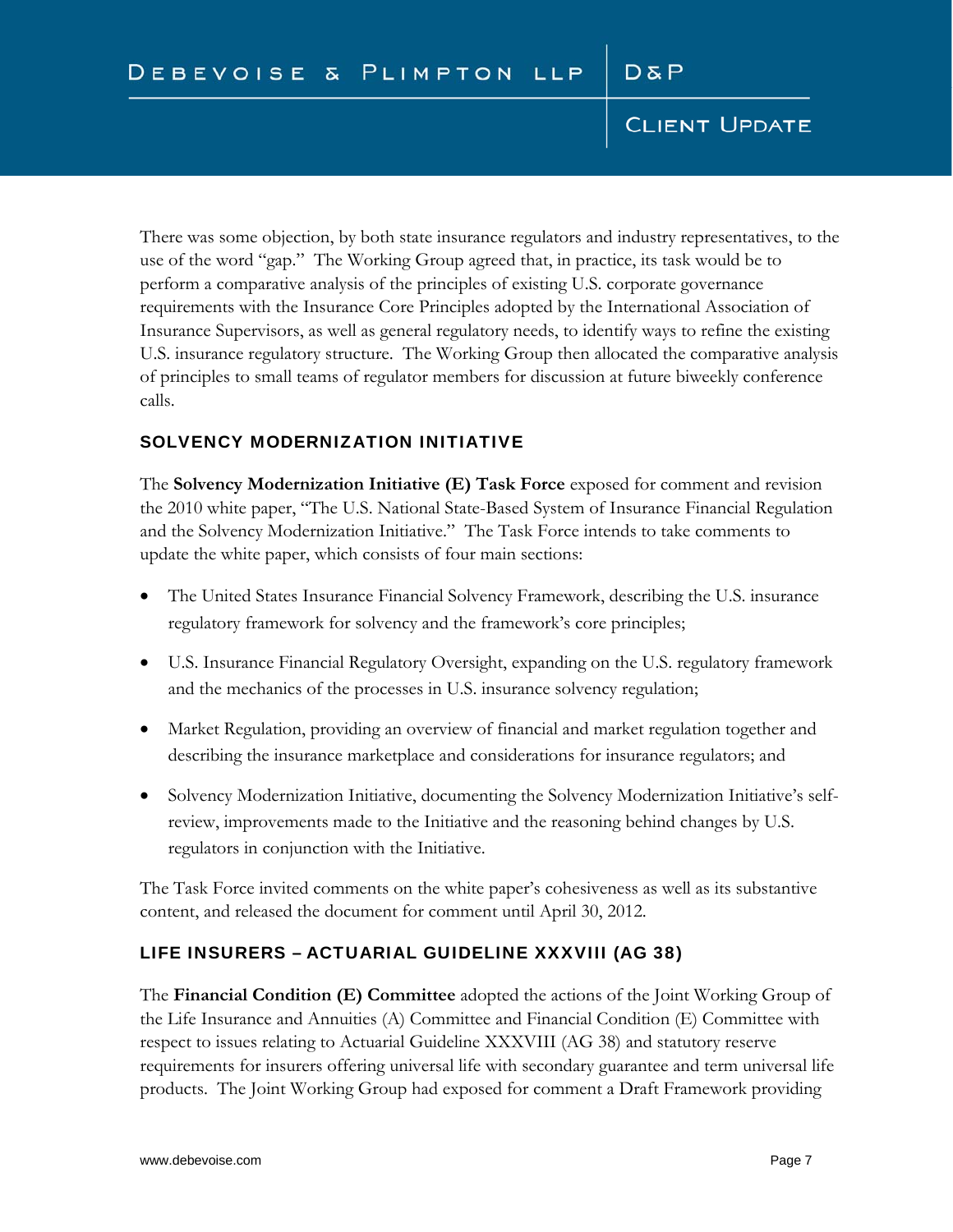an overview of its plans to address AG 38 reserving issues, and then adopted revised Sequence of Key Decisions, Phase I Decisions, from the Draft Framework document. The Phase I Decisions adopted by the Joint Working Group were limited to (1) an agreement on a bifurcated approach to in-force and prospective business, addressing each block separately for purposes of evaluating reserve adequacy, and (2) the retention of one or more independent, consulting actuaries to advise the Joint Working Group going forward. The actions of the Joint Working Group ultimately were adopted by the **Joint Executive Committee (EX) and Plenary**.

#### LIFE INSURERS – PRINCIPLE-BASED RESERVING

The **Principles-Based Reserving (E) Working Group** discussed the continued work of the Life and Health Actuarial Task Force on various topics relating to the principle-based reserving approach to regulation and capital standards for life insurers.

The Working Group focused on a summary report provided by Towers Watson on the study it conducted on the probable impact of Valuation Manual-20. The impact study investigated the effect of proposed principle-based reserving methodologies on the life insurance industry and compares the results to current reserving methodologies. Life insurers participated in the impact study by testing the proposed principle-based reserving methodology on their internal data. Towers Watson reported that, of the original 42 life insurer participants, results were obtained from 26 life insurers, representing 35 product segments, in phase one. Phase two sensitivities were performed on a subset of the baseline established in phase one. A total of 18 insurers submitted results for phase two, representing 22 product segments. There were no submissions from life reinsurance or index universal life participants.

The Towers Watson impact study results showed that Alternative 1 stochastic reserves as applied to universal life with secondary guarantees and term products were significantly higher compared to Alternative 2. This finding, in addition to comments received from the industry, caused the Life and Health Actuarial Task Force to adopt a modified version of Alternative 2 in January 2012. On average, impact study participants reported that term product reserves calculated with Valuation Manual-20 for the hypothetical one year of new business and five years of new business were lower than the reserves calculated using Commissioners Reserve Valuation Method. Towers Watson also stated that they did not make an official finding regarding the differences found with regard to universal life products with secondary guarantees. Towers Watson did not make such a finding because the results from the impact study were not consistent due to the different ways in which participating insurers interpreted Actuarial Guideline XXXVIII (AG 38).

Additional key findings from the impact study summary report are: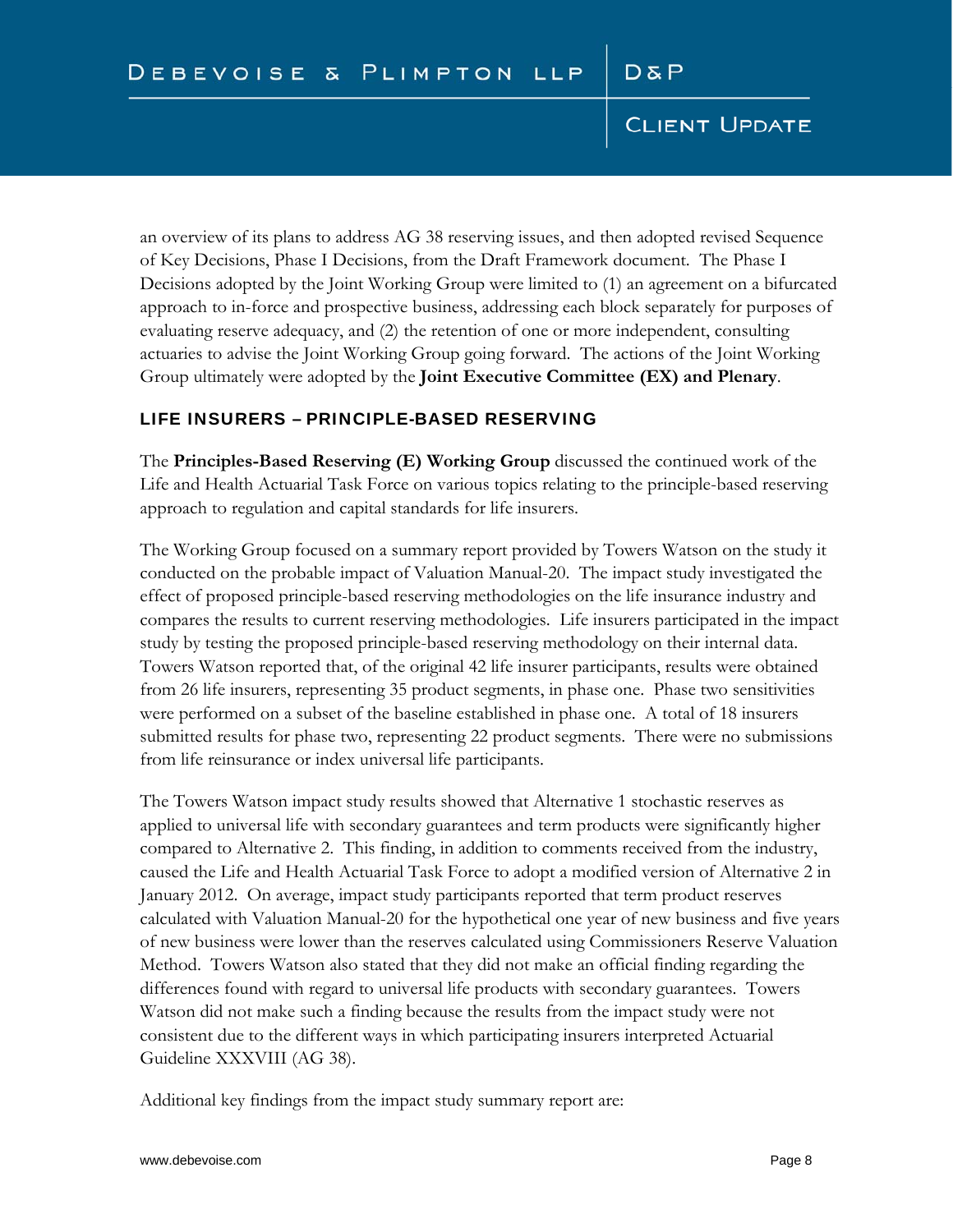- The exclusion tests performed within expectations and appear to support the effectiveness of the exclusion tests.
- The impact study showed significant volatility in net premium reserve as a component of the Commissioners Reserve Valuation Method and suggests that net premium reserve is ineffective as a floor for the minimum reserve.
- The American Academy of Actuaries economic scenario generator was found to be generally effective but Towers Watson recommended that adjustments be made to average simulated interest rates as they are below historical levels by approximately 1.6% to 1.9% depending on maturity.
- Despite the fact that no reinsurer participated in the impact study, Towers Watson analyzed the impact of reinsurance and found that the inclusion of reinsurance did not change the direction of the impact of the Valuation Manual-20 reserves.
- As a general matter, setting best estimate assumptions was not reported as an issue for participants; however, setting overall margins and in particular, the mortality assumption and blending with the industry table was reportedly very difficult.

Commissioner Julie McPeak of Tennessee stated that she would like to have a draft of Valuation Manual-20 complete by the end of 2012, so that it may be packaged with the standard valuation law and presented to state legislatures in 2013. She acknowledged that Valuation Manual-20 may not be final by that point, but she would like a reasonably complete draft to be finished by that time.

# LIFE INSURERS – SEPARATE ACCOUNT RECEIVERSHIP ISSUES

The **Receivership Separate Accounts (E) Working Group** discussed ways to improve guidance to state insurance regulators administering the receivership of an insurer with separate accounts. Coverage of separate account products varies according to the language of the governing state law, and largely depends upon interpretation of which products are required to be supported by a separate account.

The Working Group discussed the next steps for revising and enhancing the case studies of insurer receivership scenarios that may serve as guidance for state insurance regulators dealing with receivership of insulated, non-insulated and hybrid separate accounts. These case studies and additional guidance are intended for eventual inclusion in the NAIC Receivers' Handbook. It was suggested that the Securities and Exchange Commission has significant institutional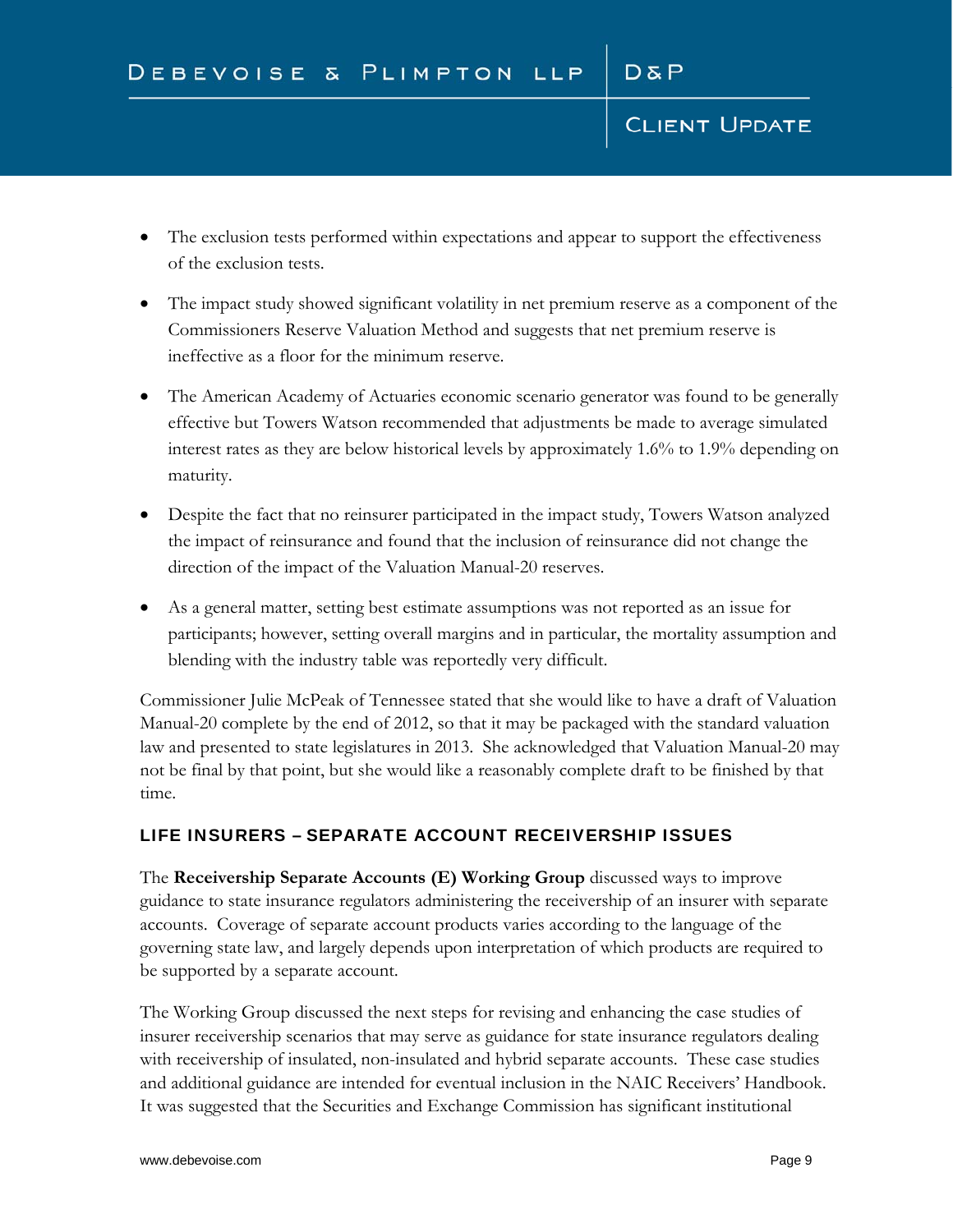knowledge regarding the ability of contract holders to access assets. The Working Group plans to meet with the Securities and Exchange Commission to discuss registered products put forth ideas on what receivership of an insurer with separate accounts would look like and how legislation to address the issue might be designed.

The Working Group compared the definition of "insulated" found within each of statutory accounting principles and generally accepted accounting principles and asked what "insulated" should mean from a receivership perspective. One state insurance regulator raised concern that insurance receivership laws in some states may not define and use "insulated" consistently. The Working Group also discussed the meaning of the terms "allocated" and "non-allocated" from an insurance receivership perspective. The Working Group expressed a desire to hear from state insurance regulators and interested parties on the appropriate meaning of the terms "insulated", "allocated" and "non-allocated", each of which has a special meaning for separate accounts.

#### LIFE INSURERS – CONTINGENT ANNUITIES

The **Life Insurance and Annuities (A) Committee** received a report from the Contingent Deferred Annuity Subgroup. The Subgroup evaluated contingent deferred annuities with input from interested parties between December 2011 and February 2012. The Subgroup concluded that although contingent deferred annuities present risks similar to those found in financial guaranty insurance, life insurers are better suited to write such products because the products include life contingent pricing components. The report notes that contingent deferred annuities closely resemble guaranteed life benefit withdrawal products and many of the same regulatory issues apply. The Subgroup raised concern over the lack of regulatory discussion regarding solvency and consumer protection issues. Consequently, the Subgroup recommended that the Committee charge a new working group to evaluate the solvency and consumer protections appropriate for contingent deferred annuity products. It was recommended that the new subgroup engage the Financial Condition (E) Committee to review solvency issues related to contingent deferred annuity and guaranteed life benefit withdrawal products. The Committee adopted the Subgroup's report and in doing so created the recommended working group.

# NAIC REVIEW OF THE USE OF CAPTIVES AND SPECIAL PURPOSE VEHICLES

The **Captive and SPV Use (E) Subgroup** discussed the results of a survey that the Subgroup sent to all state insurance regulators requesting information and opinions regarding the use of captives and special purpose vehicles ("SPVs"), including (1) whether there were laws related to the creation and use of captives and SPVs, (2) whether the ceding of risk from a domestic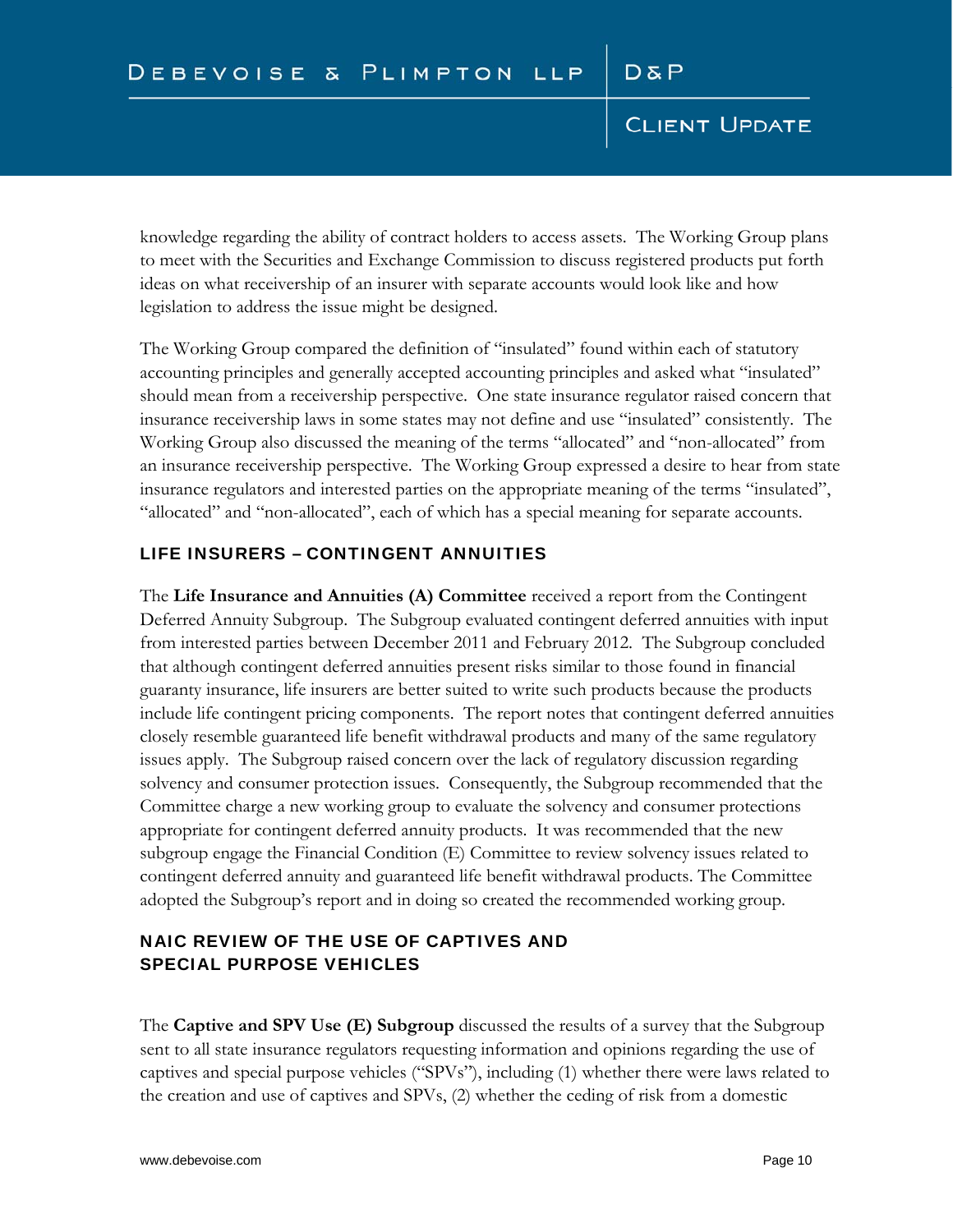insurer to captives or SPVs is permitted, (3) the business purposes given by domestic insurers for using captives and SPVs, (4) whether the use of SPVs and captives created a possible competitive advantage for insurers that could use them, and (5) what would be the effect if captive or SPV arrangements were unwound. State insurance regulators from 31 states responded to this Subgroup survey. Since the Subgroup received multiple inquiries about whether the survey was intended to cover self insurance through the use of captives and SPVs, the Subgroup clarified that they were only focusing on the ceding of third-party risk to captives or SPVs, and not first-party risk, *i.e.*, self insurance.

The stated purpose of the survey was to give the Subgroup a tool to analyze what issues the Subgroup should focus on as it proceeds. Accordingly, the Subgroup plans to hold a series of conference calls prior to the NAIC's 2012 Summer National Meeting in August 2012 to discuss the responses received to the survey in more depth. Following these conference calls, the Subgroup currently plans to expose a draft proposal to the Financial Condition (E) Committee or a white paper regarding best practices related to the use of captives and SPVs. However, the final work product of the Subgroup is uncertain.

Throughout the Subgroup meeting, Commissioner Eleanor Kitzman of Texas stated that the Subgroup might need to reevaluate its approach and consider reframing the issues the Subgroup was tasked with exploring. No significant variations in approach were discussed.

# QUALIFIED FINANCIAL CONTRACTS – STATUS IN AN INSURER RECEIVERSHIP (IRMA SECTION 711)

The **Receivership and Insolvency (E) Task Force** discussed the Draft Report by the Insurer Receivership Model Act ("IRMA") Section 711 (E) Subgroup relating to IRMA Section 711. IRMA Section 711 relates to the treatment of qualified financial contracts in an insurer insolvency. Nineteen states have enacted laws based on IRMA Section 711, with 13 of those states (including New York and New Jersey) taking action in 2010 and 2011. The Draft Report reviewed IRMA Section 711 to provide a better understanding of its purpose, mechanics, implications and related policy issues in addition to providing receivership-focused input on regulatory issues related to qualified financial contracts. The Draft Report was formally exposed to the Subgroup and received only positive comments from industry on a recent Subgroup conference call. Among other recommendations, the Draft Report promotes uniform adoption of IRMA Section 711. However, the Subgroup is not endorsing legislative attempts to broaden the narrow scope and application of IRMA Section 711. The Draft Report was forwarded to the Financial Condition (E) Committee after the motion to adopt it was accepted by the Task Force.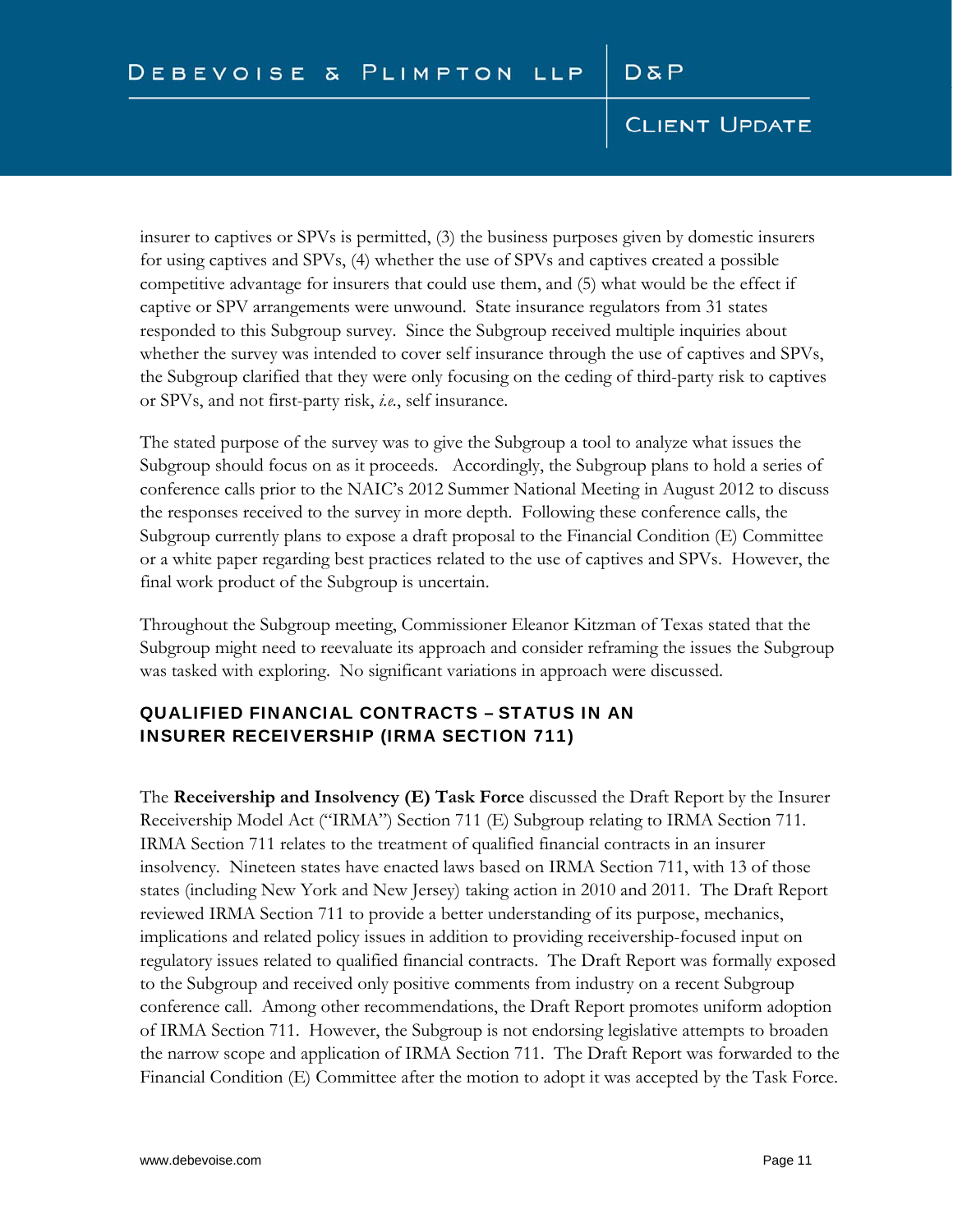#### SECURITIES VALUATION DEVELOPMENTS

#### Working Capital Finance Notes

The **Invested Assets (E) Working Group** continued its analysis regarding the treatment of Working Capital Finance Notes as invested assets. Working Capital Finance Notes are created when a buyer of goods (an obligor) accepts goods from a supplier and confirms that the obligation to pay contained in an invoice is a binding and enforceable payment obligation, and the supplier then transfers that obligation together with other similar obligations to a third party (such as an investing insurer). Working Capital Finance Notes are not issued with standard terms and the Working Group is developing an analytical framework to ensure that the investments are sound and will pay according to their terms.

The Working Group reviewed and exposed for comment a Connecticut Department of Insurance proposal regarding treatment of Working Capital Finance Notes as admitted assets. Among other requirements, the Connecticut proposal (1) requires program documents, including any amendments, to be reviewed and approved by SVO, (2) limits the transaction to a single recognized obligor that is an investment grade corporate entity, (3) prohibits insurers from engaging in such a transaction with their affiliates, and (4) requires obligors to confirm that all requirements of the vendor have been fully and completely satisfied. After the 15-day comment period, the Working Group plans to refer the proposal to the Valuation of Securities (E) Task Force.

#### Loan-Backed and Structured Securities Valuation Methodology Review

Eric Kolchinsky, a consultant to the SVO, presented a preliminary report regarding the valuation of loan-backed and structured securities to the **Valuation of Securities (E) Task Force**. The report compared the relative performance of the range of risk-based capital approaches for structured finance and analyzed the sufficiency of the dollars allocated by the risk-based capital process to cover expected losses. The preliminary conclusions of the report were:

- The various approaches used to set risk-based capital for structured finance instruments appear to be methodologically inconsistent and return varying results.
- Approximately 20% of bonds are not sufficiently "cushioned" with respect to expected loss because of the combination of the carrying value adjustment and the calculation of the riskbased capital as a percentage.
- A significant loss of credit information occurs when vendor results are mapped into traditional NAIC designations.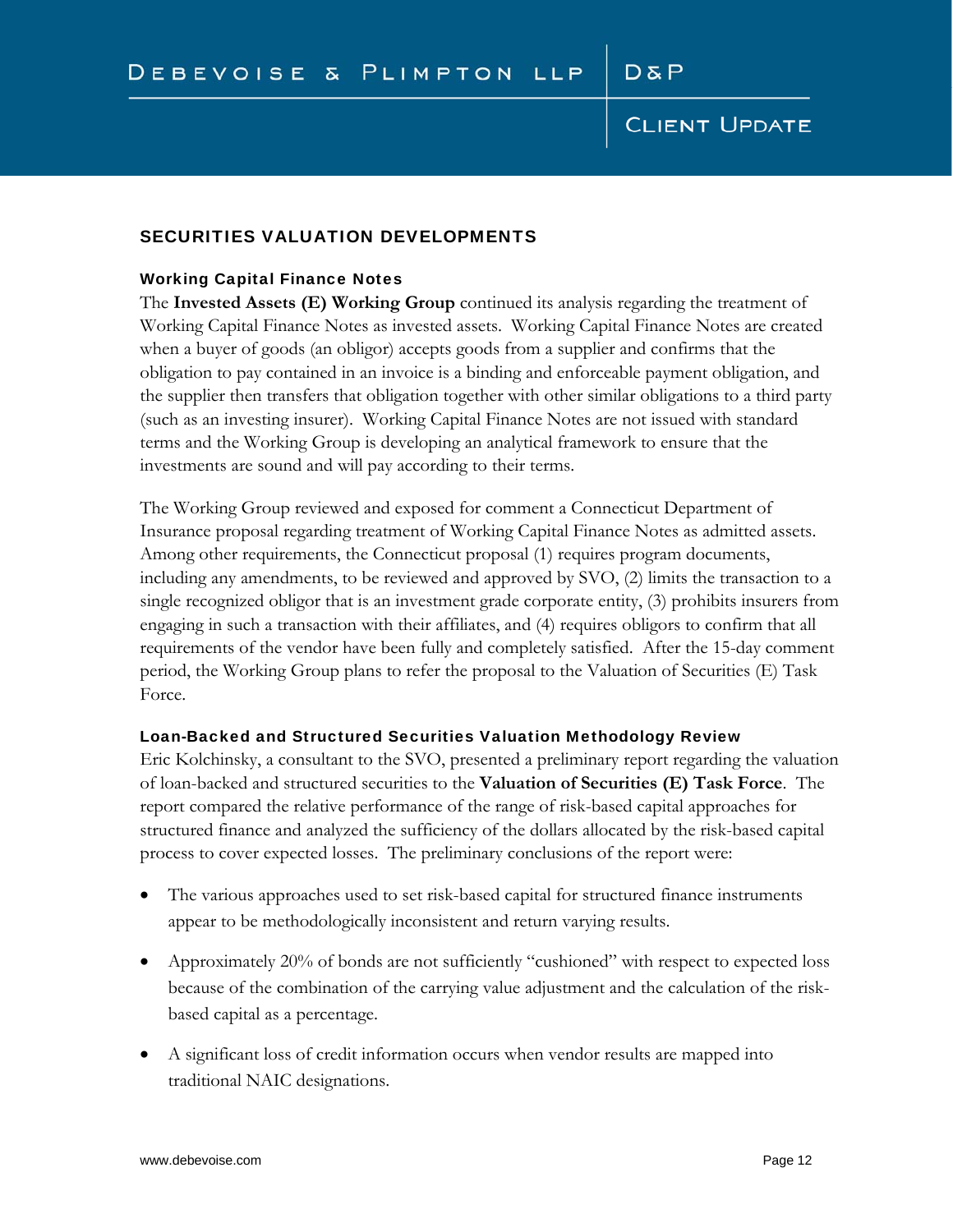#### SVO Proposed Recalibration of NAIC Designation (Rating) Framework

The **Valuation of Securities (E) Task Force** discussed a proposal to introduce an "S" suffix on the NAIC Designation of certain securities. The "S" suffix would apply to securities that meet a particular NAIC Designation but do not comport with the traditional notions of that type of security. One state insurance regulator provided an example: if SVO reviewed a bond and determined that it has the characteristics of common stock then it would be rated at NAIC Designation 6-S. The hope is that this will clarify inconsistencies between the SVO Purposes and Procedures Manual and the NAIC Accounting Practices and Procedures Manual. The Task Force moved to expose the proposal to a 60-day comment period and the Task Force estimated that implementation of the "S" suffix would not occur until January 2013.

#### NAIC Acceptable Rating Organization Requirements

The **Valuation of Securities (E) Task Force** has previously received a motion from one of its members that the Task Force revisit the requirement that a rating agency rate 10% of the insurance industries' invested assets to qualify as an NAIC Acceptable Rating Organization, which presents a high barrier to entry for smaller rating agencies. The Task Force moved to amend Part One, Section Four of the SVO Purposes and Procedures Manual by deleting the 10%, requirement thereby allowing additional rating agencies to more easily qualify as NAIC Acceptable Rating Organizations.

#### RISK-BASED CAPITAL DEVELOPMENTS

#### Corporate Bond Modeling Project

The **C-1 Factor Review (E) Subgroup** received an update from the American Academy of Actuaries on the status of the corporate bond modeling project. The Academy will be reviewing the methodology used to rate securities and attach NAIC designations to the securities. The Academy is planning to build an overarching model and sub-models for each rating category. Many questions remain to be answered regarding the way the model will function and how the model will be populated. The Academy hopes to deliver a discussion document in two months and a working construct of the methodology to be used in the modeling within six months.

#### Risk Factors for Different Bond Types

The **C-1 Factor Review (E) Subgroup** also discussed the need for establishing a separate riskbased capital factor for different types of bonds. It was pointed out that a significant percentage of insurer holdings are in asset classes other than corporate bonds (e.g., special revenue bonds, municipal bonds and structured products). The Subgroup recognized that it may be rational to eventually revise the risk-based capital factors to take into account the various categories of bonds. The Subgroup followed up on the discussion from the 2011 NAIC Fall National Meeting regarding the need to expand the number of NAIC designations from the current 6